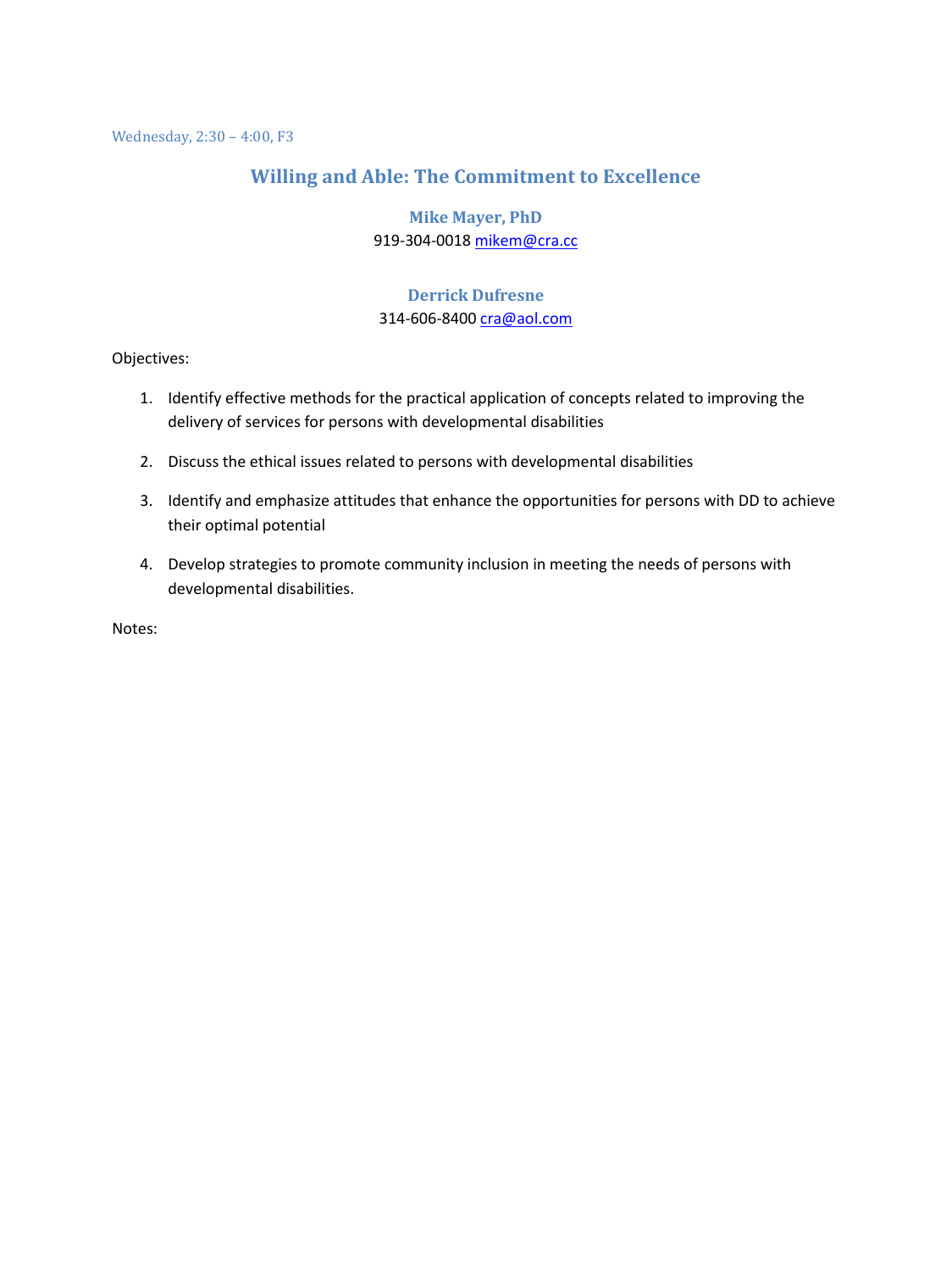# **Willing & Able: The Commitment to Excellence**

Derrick Dufresne Mike Mayer

Senior Partners



www.cra.cc

# Just because you **couldn't** doesn't mean you **can't**

**Kill the Can't!**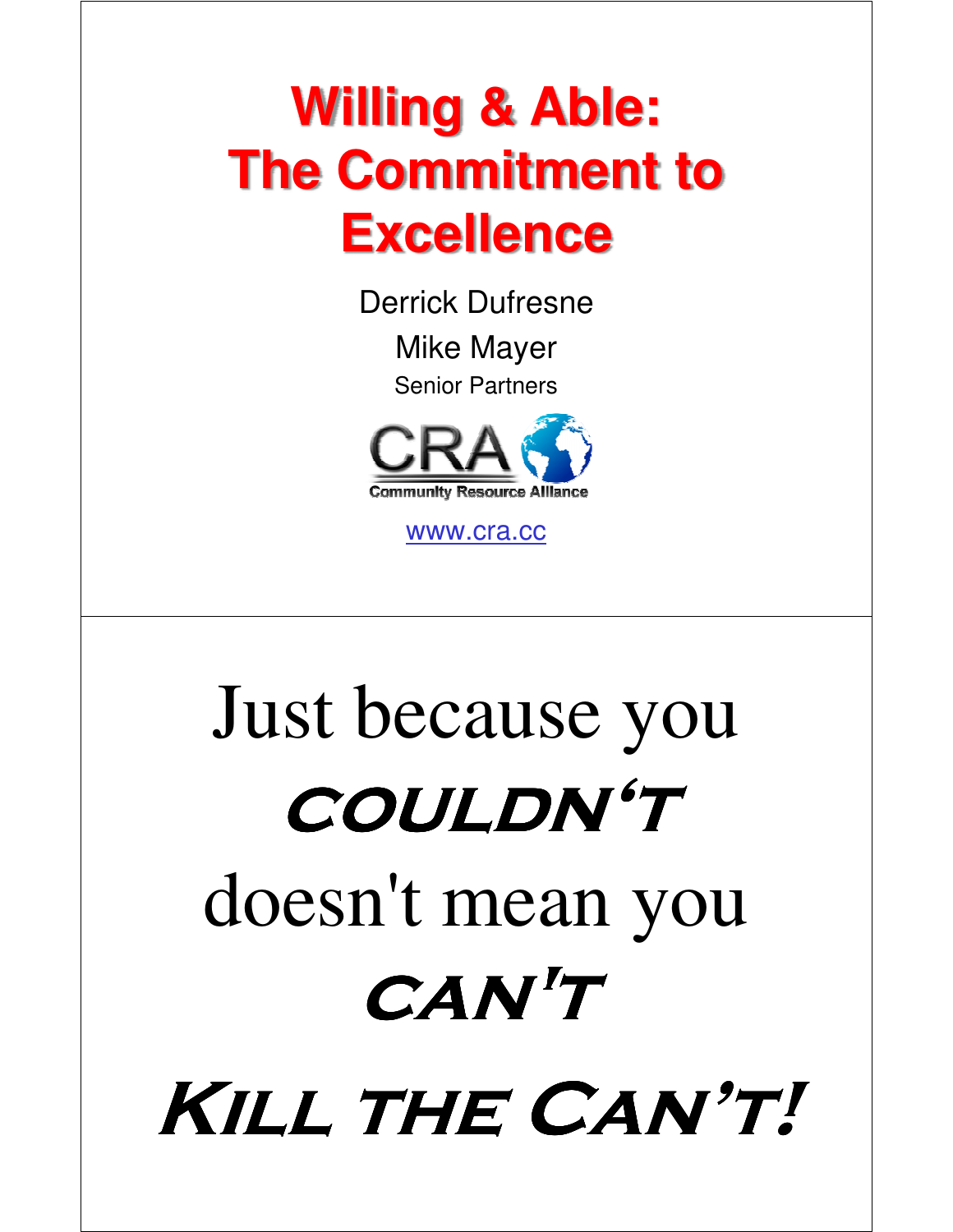## **Why?**

• Why do we hire marginal people and expect that they will not have a negative impact on the people they are supposed to be helping, our existing workforce, our organizational outcomes, our supervisory workload, our regulatory problems, our bottom line, and the overall culture of the organization?

- Anon.

#### **Top Reasons for Turnover**

- 1. Poor supervisors
- 2. Poor/no job training
- 3. Poor working relationships with peers
- 4. Peers not doing their jobs
- 5. Feeling disrespected
- 6. Changes in work expectations
- 7. Can't manage time and expectations
- 8. Working more on paperwork than people
- 9. Doing stupid things customers don't like
- 10.Conflicts with other jobs/family obligations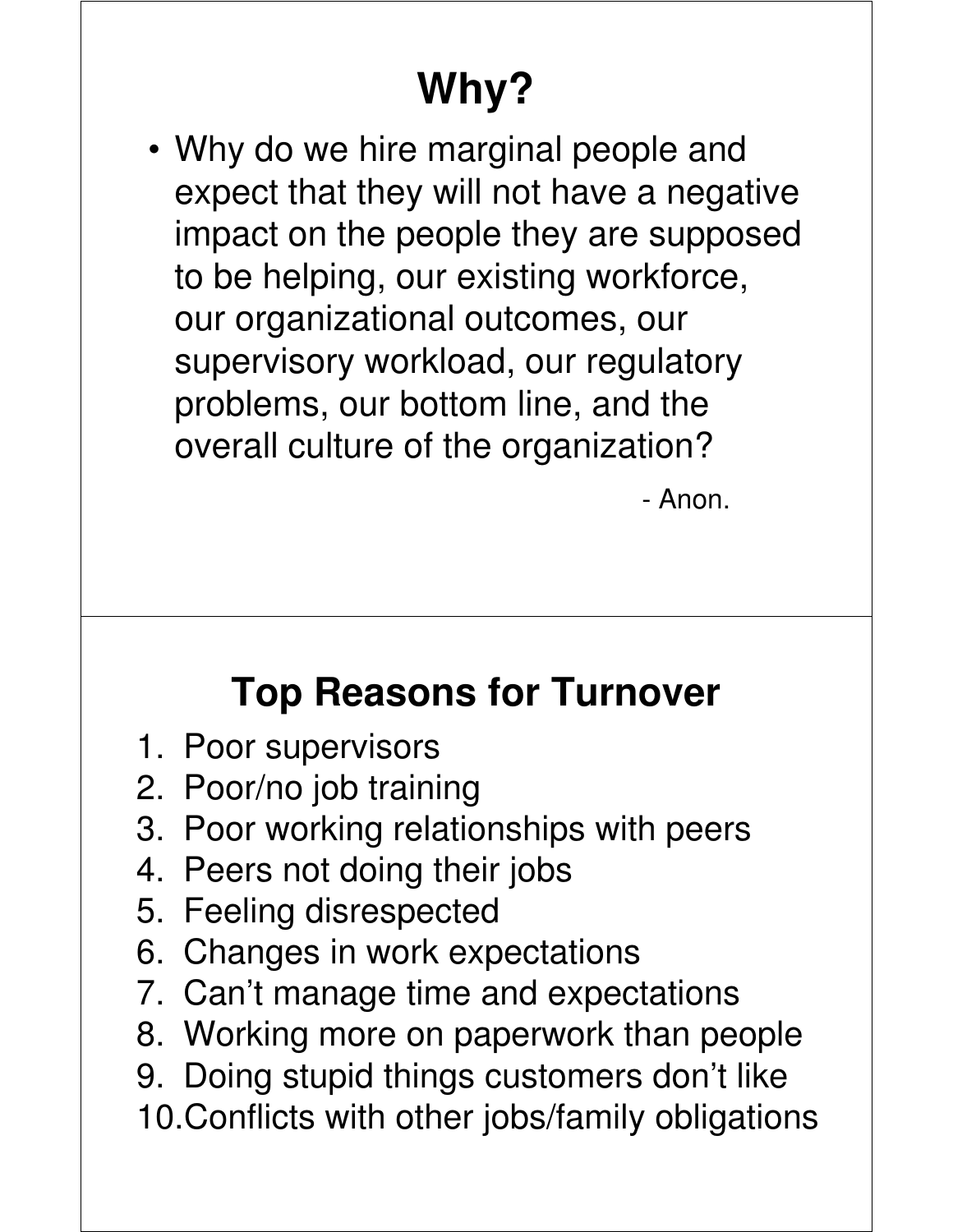#### **The Willing and Able Matrix: 10/40 Window**

|           | Able                      | Unable                      |                                |   |
|-----------|---------------------------|-----------------------------|--------------------------------|---|
| Willing   | Willing and Able<br>10%   | Willing and Unable<br>40%   |                                |   |
| Unwilling | Unwilling and Able<br>40% | Unwilling and Unable<br>10% |                                |   |
|           |                           |                             | Mayer/Dufresne<br>© CRA - 2009 | 5 |

## **Some Comments**

- **Willing and Able** become the teachers.
- **Willing and Unable** become the learners.
- **Unwilling and Able** Most potentially dangerous – They are the most damaging to morale. Must monitor closely…
- **Unwilling and Unable** is unacceptable. They will continue to consume inordinate amounts of supervisory time. Move them on…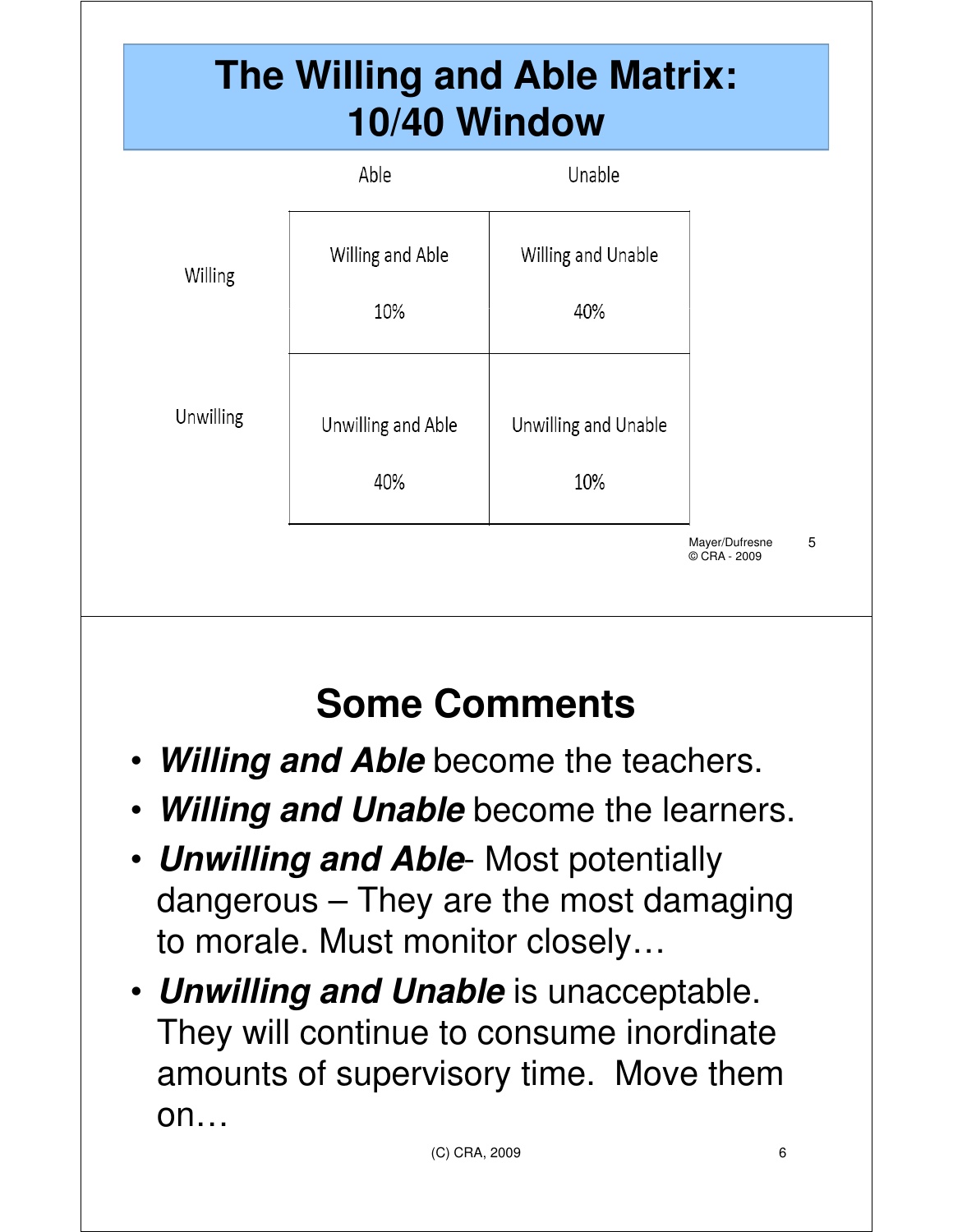



#### **High Retention Agency Employees Report:**

- 1. Climate of high social support, trust, concern
- 2. Open communication
- 3. Creative problem-solving
- 4. No fear
- 5. Commitment to support and complement decisions
- 6. Achievement in individual and organizational goals in adequate balance
- 7. Inter-dependence and team effort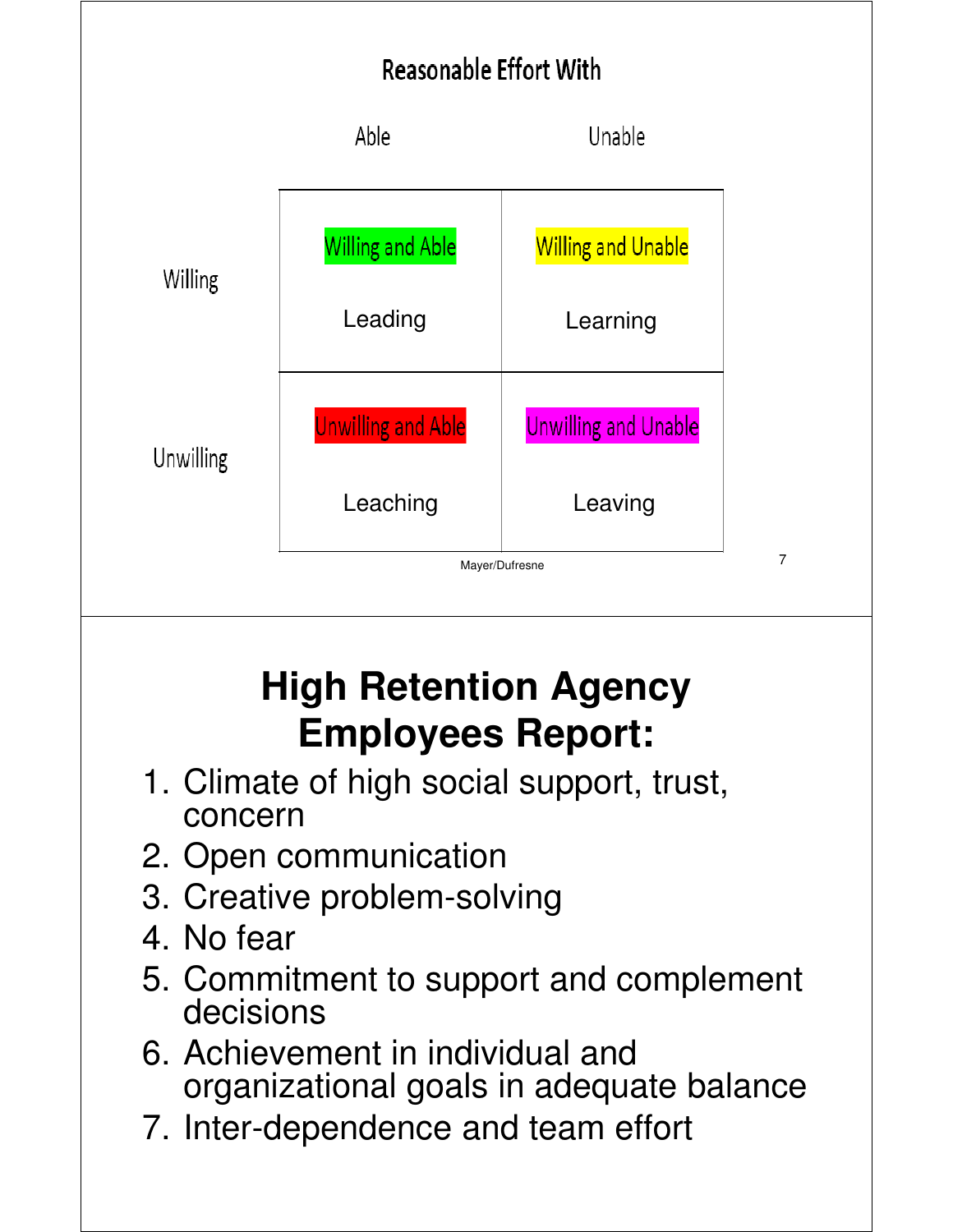## **Who to hire/contract with?**

- 1. People who like people & are connected
- 2. People connected to their community
- 3. People with a deep respect for humanity
- 4. People who have a warm and gentle spirit
- 5. People who like to learn and love life despite the problems.
- 6. People who have a positive outlook regarding problems…they can and will be solved.

#### **Some Model Agencies…**

- Use people who have disabilities as good screeners of potential staff who do not meet the above criteria.
- Do **not** hire experience or education.
- Use "Mentors"
- Focus on the right kind of training
- Assure right management/supervisor skills and attitude
- Reward excellence not "acceptable"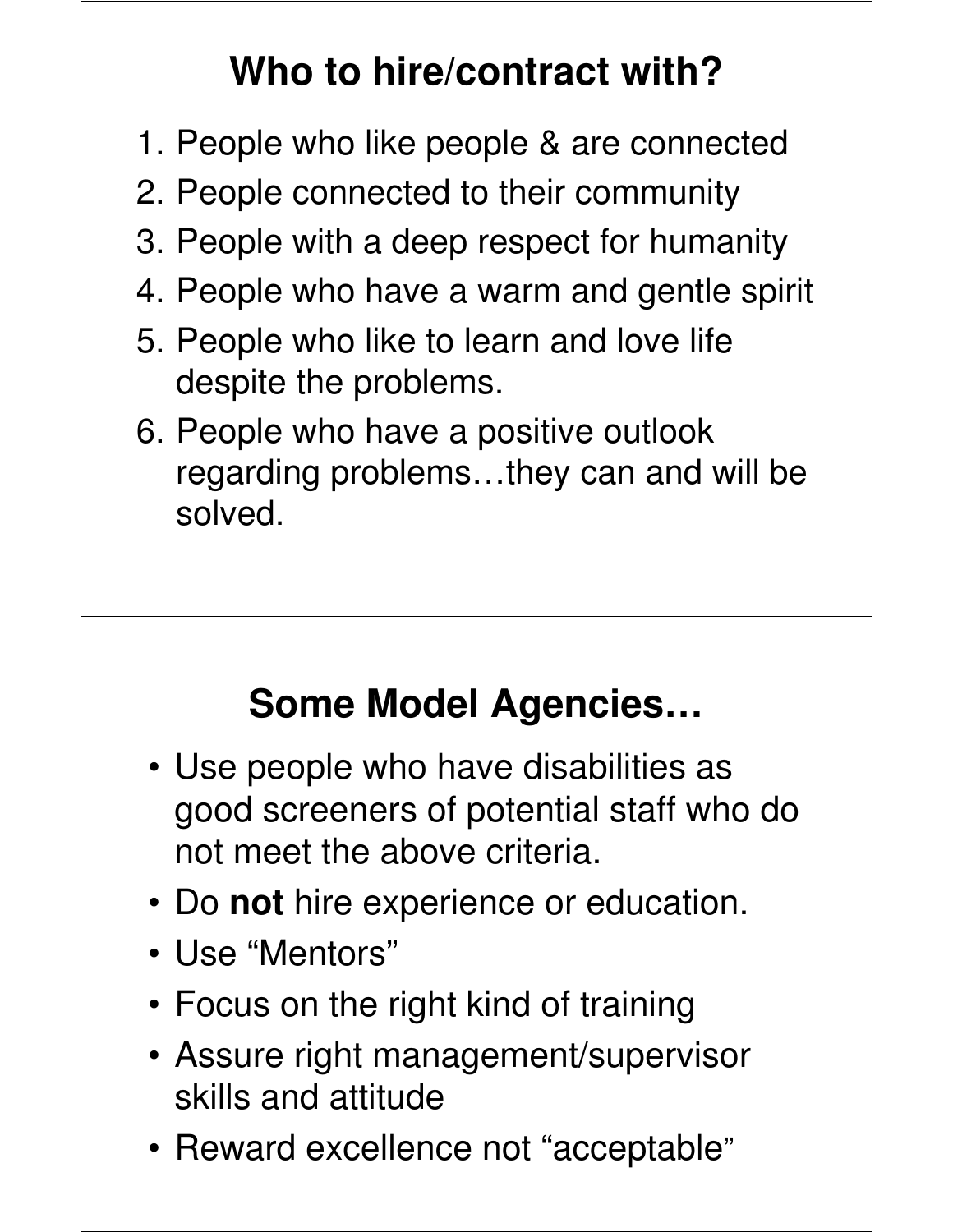#### **Stealth Mental Health Principles for Working Effectively with Staff**

- 1. It must be fun to learn and to take risk.
- 2. Relevancy is the issue
- 3. Don't give conflicting sets of directions
- 4. Know the "language"
- 5. Be certain directions fit the context & the context fits the directions.
- 6. If its obvious it is not stealth.
- 7. Attitude is everything.

## **6 Factors for Success**

- Respect
- Understanding/Empathy
- Enthusiasm
- Flexibility/Adaptability
- Creativity
- Organization